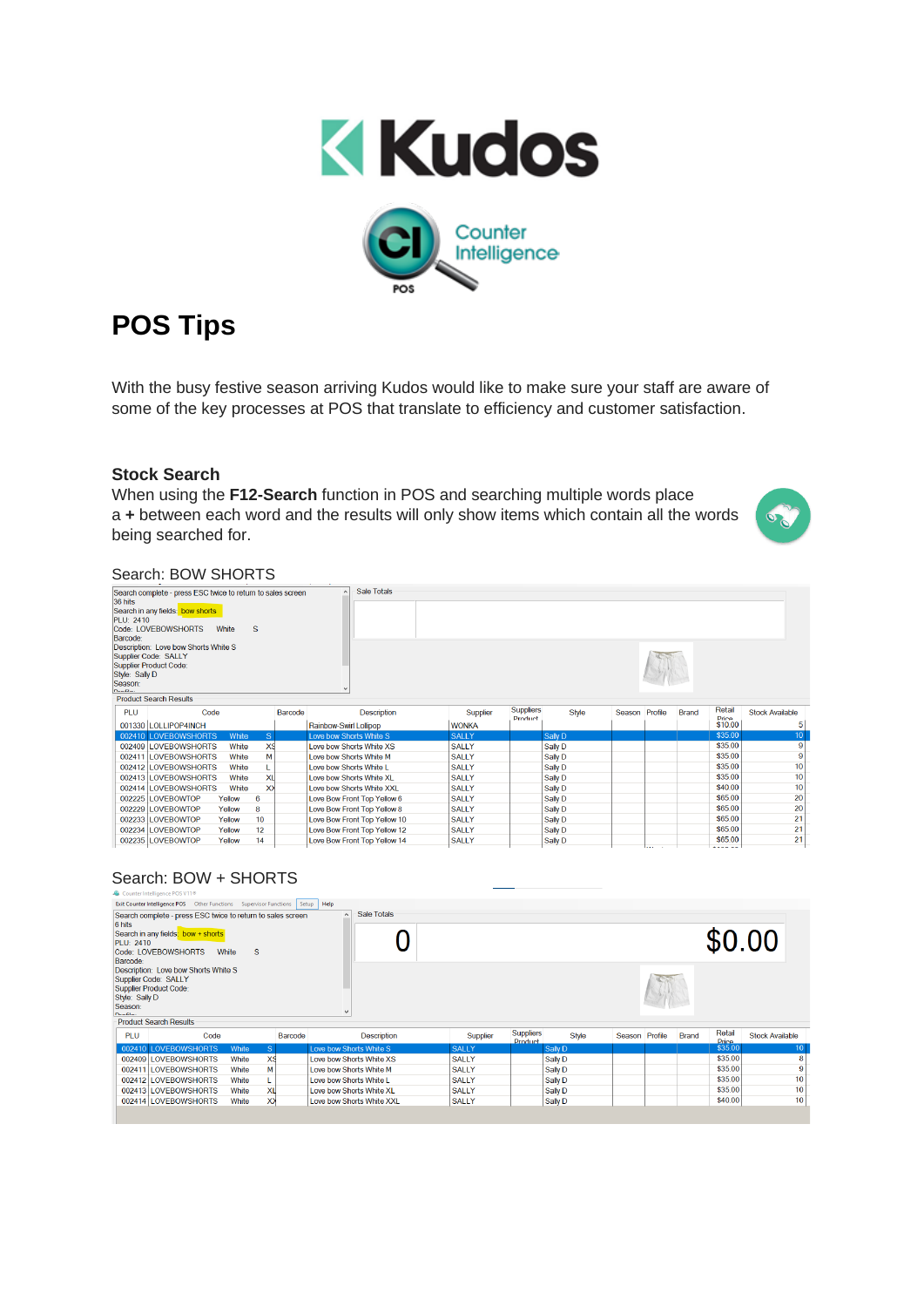# **Selling Multiples**

There are a number of ways you can sell multiples of the same item at POS.

- 1. Scan the item multiple times.
- 2. Type the quantity followed by a **\*** before scanning the item.
- 3. Use the **+** key on your keyboard to increase the quantity after the item has been scanned.
- 4. Click into the **Quantity Sold** box and enter the quantity.

#### **Sales History**

The POS can store up to 60 months of receipts which can be reprinted when required. To check how much history your POS is set to retain check the **'Purge POS sales history order than'** setting in the system settings.



| Purge POS sales history older than | 60 months |
|------------------------------------|-----------|
| 1.1.7                              |           |

To change this setting select the number of months you would like to retain and press the **OK** button. Note changing the setting will only retain more history from now on.

#### **Reprinting Receipts**

#### **Last Transaction**

If you want to reprint the last transaction you can do so by pressing the **F10- Receipt** button at the bottom of the sales screen. If this button is not active then you will need to set the '**Demand Receipt Printer'** to the same printer as the receipt printer in the system settings.

|  | I |
|--|---|
|  |   |
|  |   |
|  |   |
|  |   |
|  |   |
|  |   |
|  |   |
|  |   |

F2-Discount F3-Hold F4-Layby F5-Loyalty F6-Orders F8-Paymen F9-Other F10-Receip F11-Price F12-Search Receipt: 000294 POS: 085 30/11/2020 8:32 a.m. Price: Retail The Communicator has been started automatically

#### **Historical Receipts**

To print historical receipts you will need to use the **'View/Reprint Sale'** option under the Other Functions menu.

| View/Reprint Sale     | Counter Intelligence POS V11®<br>Exit Counter Intelligence POS Other Functions Supervisor Functions Setup Help |                              |         |     |                   |         |        | $\sim$ | $\sigma$ $\times$ |
|-----------------------|----------------------------------------------------------------------------------------------------------------|------------------------------|---------|-----|-------------------|---------|--------|--------|-------------------|
| <b>Receipt Number</b> | Date and Time                                                                                                  |                              |         |     |                   |         |        |        |                   |
| 000295                | 30 Nov 20, 8:48 a.m.                                                                                           |                              |         |     |                   |         |        |        |                   |
| 000294                | 30 Nov 20, 8:47 a.m.                                                                                           |                              |         |     |                   |         |        |        |                   |
|                       |                                                                                                                |                              |         |     |                   |         |        |        |                   |
|                       |                                                                                                                |                              |         |     |                   |         |        |        |                   |
|                       |                                                                                                                |                              |         |     |                   |         |        |        |                   |
| Search:               |                                                                                                                |                              |         |     | History           | Reprint | Search |        | Cancel            |
| <b>Sale Details</b>   |                                                                                                                |                              |         |     |                   |         |        |        |                   |
| Quantity              | Code                                                                                                           | Description                  | Price   | Net | <b>Line Total</b> | Pr#     |        |        |                   |
|                       | 1 LOVEBOWSHORTS <sup>~</sup> White <sup>~</sup> XS                                                             | Love bow Shorts White XS     | \$35.00 |     | \$35.00           |         |        |        |                   |
|                       | 1 LOVEBOWTOP~Yellow~8                                                                                          | Love Bow Front Top Yellow 8  | \$65.00 |     | \$65.00           |         |        |        |                   |
|                       |                                                                                                                | CL Code: SM12234/Sally Smith |         |     | \$0.00            |         |        |        |                   |
|                       |                                                                                                                | <b>EFTPOS Payment</b>        |         |     | $-$100.00$        |         |        |        |                   |
|                       |                                                                                                                | Loyalty: SM12234/Sally Smith |         |     | \$0.00            |         |        |        |                   |
|                       |                                                                                                                | Change Given                 |         |     | \$0.00            |         |        |        |                   |

The screen will show all transactions since the last z-off. If the transaction you want to print is listed click on the transaction and press the **Reprint** button. To reprint an older transaction press the **History** button, select the date range the receipt is in and press **Search**.

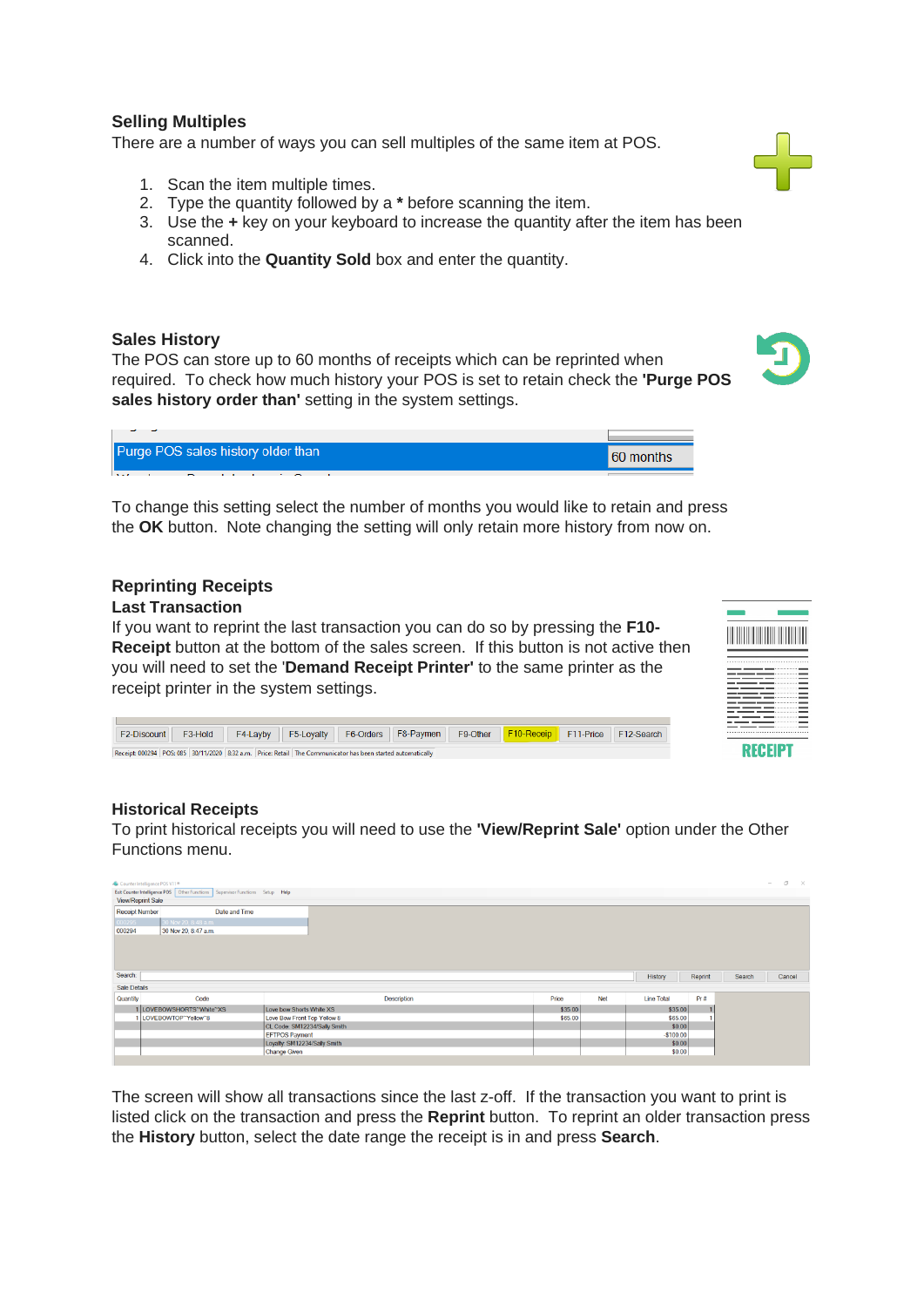| To Date:<br>16/10/2020<br>From Date:<br>Search:<br>Search<br>Receipt<br>Date and Time<br>000279<br>16 Oct 2020, 1:37:40<br>000278<br>16 Oct 2020, 10:55:14<br>000277<br>14 Oct 2020, 10:50:50<br>000276<br>14 Oct 2020, 8:44:26<br>000275<br>14 Oct 2020, 8:36:44<br>000274<br>14 Oct 2020, 8:31:07<br>000273<br>14 Oct 2020, 8:28:52<br>000270<br>21 Sep 2020, 2:08:30<br>Quantity<br>Code<br>Description<br>Net<br>Line Total<br>$Pr =$<br>Price<br>5 TENNIS-YOUT Tennis Racket - Youth<br>\$24.99<br>\$124.95<br>1<br>Cash Payment<br>$-$125.00$<br>Cash rounding<br>\$0.05<br>\$0.00<br>Change Given |  | 16/10/2020 | ⊞▼ |  |  |  |  |  |
|----------------------------------------------------------------------------------------------------------------------------------------------------------------------------------------------------------------------------------------------------------------------------------------------------------------------------------------------------------------------------------------------------------------------------------------------------------------------------------------------------------------------------------------------------------------------------------------------------------|--|------------|----|--|--|--|--|--|
|                                                                                                                                                                                                                                                                                                                                                                                                                                                                                                                                                                                                          |  |            |    |  |  |  |  |  |
|                                                                                                                                                                                                                                                                                                                                                                                                                                                                                                                                                                                                          |  |            |    |  |  |  |  |  |
|                                                                                                                                                                                                                                                                                                                                                                                                                                                                                                                                                                                                          |  |            |    |  |  |  |  |  |
|                                                                                                                                                                                                                                                                                                                                                                                                                                                                                                                                                                                                          |  |            |    |  |  |  |  |  |
|                                                                                                                                                                                                                                                                                                                                                                                                                                                                                                                                                                                                          |  |            |    |  |  |  |  |  |
|                                                                                                                                                                                                                                                                                                                                                                                                                                                                                                                                                                                                          |  |            |    |  |  |  |  |  |
|                                                                                                                                                                                                                                                                                                                                                                                                                                                                                                                                                                                                          |  |            |    |  |  |  |  |  |
|                                                                                                                                                                                                                                                                                                                                                                                                                                                                                                                                                                                                          |  |            |    |  |  |  |  |  |
|                                                                                                                                                                                                                                                                                                                                                                                                                                                                                                                                                                                                          |  |            |    |  |  |  |  |  |
|                                                                                                                                                                                                                                                                                                                                                                                                                                                                                                                                                                                                          |  |            |    |  |  |  |  |  |
|                                                                                                                                                                                                                                                                                                                                                                                                                                                                                                                                                                                                          |  |            |    |  |  |  |  |  |
|                                                                                                                                                                                                                                                                                                                                                                                                                                                                                                                                                                                                          |  |            |    |  |  |  |  |  |
|                                                                                                                                                                                                                                                                                                                                                                                                                                                                                                                                                                                                          |  |            |    |  |  |  |  |  |
|                                                                                                                                                                                                                                                                                                                                                                                                                                                                                                                                                                                                          |  |            |    |  |  |  |  |  |
|                                                                                                                                                                                                                                                                                                                                                                                                                                                                                                                                                                                                          |  |            |    |  |  |  |  |  |
|                                                                                                                                                                                                                                                                                                                                                                                                                                                                                                                                                                                                          |  |            |    |  |  |  |  |  |
|                                                                                                                                                                                                                                                                                                                                                                                                                                                                                                                                                                                                          |  |            |    |  |  |  |  |  |
|                                                                                                                                                                                                                                                                                                                                                                                                                                                                                                                                                                                                          |  |            |    |  |  |  |  |  |
|                                                                                                                                                                                                                                                                                                                                                                                                                                                                                                                                                                                                          |  |            |    |  |  |  |  |  |
|                                                                                                                                                                                                                                                                                                                                                                                                                                                                                                                                                                                                          |  |            |    |  |  |  |  |  |
|                                                                                                                                                                                                                                                                                                                                                                                                                                                                                                                                                                                                          |  |            |    |  |  |  |  |  |

\*\* If you're looking for a receipt for a loyalty customer enter their name in the Search box before pressing Search and only receipts with that name assigned to them will display.

\*\* If you're looking for a receipt that contains a specific product enter part of the product description into the Search box before pressing Search and only receipts that contain that item will display.

#### **Return Validation**

Recently we introduced a function into POS that allows you to validate items being returned against the original POS docket number regardless of the store the item was originally purchased from. When enabled the receipt number entered against the return is checked in the CI Office database to ensure the item(s) being returned are on the original docket and that the price they are being returned at matches the original sale price. If you would like to use this function please contact the Help Desk for assistance with enabling it.

# **Customer Notes**

The **Notes** button on the customer details screen allows you to add notes against customer accounts with follow up dates. To check if you have any notes to follow up you will need to select the '**Customer Notes for Follow up'** option under the Other Functions menu.

| Customer Notes for Follow Up |                      |            |                                                        |          |                       |
|------------------------------|----------------------|------------|--------------------------------------------------------|----------|-----------------------|
| Customer                     | <b>Customer Name</b> | Date       | <b>Note</b>                                            | Employee | <b>Follow Up Date</b> |
| SM12234                      | <b>Sally Smith</b>   | 23/11/2020 | Please advised when the GABY Dress  v  Full-Time (HAM) |          | 30/11/2020            |
|                              |                      |            |                                                        |          |                       |

# **On Screen Logo**

To display your logo on the POS screen you need to save a bitmap copy of the image as logo.bmp in the following folder:

C:\ProgramData\Kudos Solutions Limited\Counter Intelligence POS V11